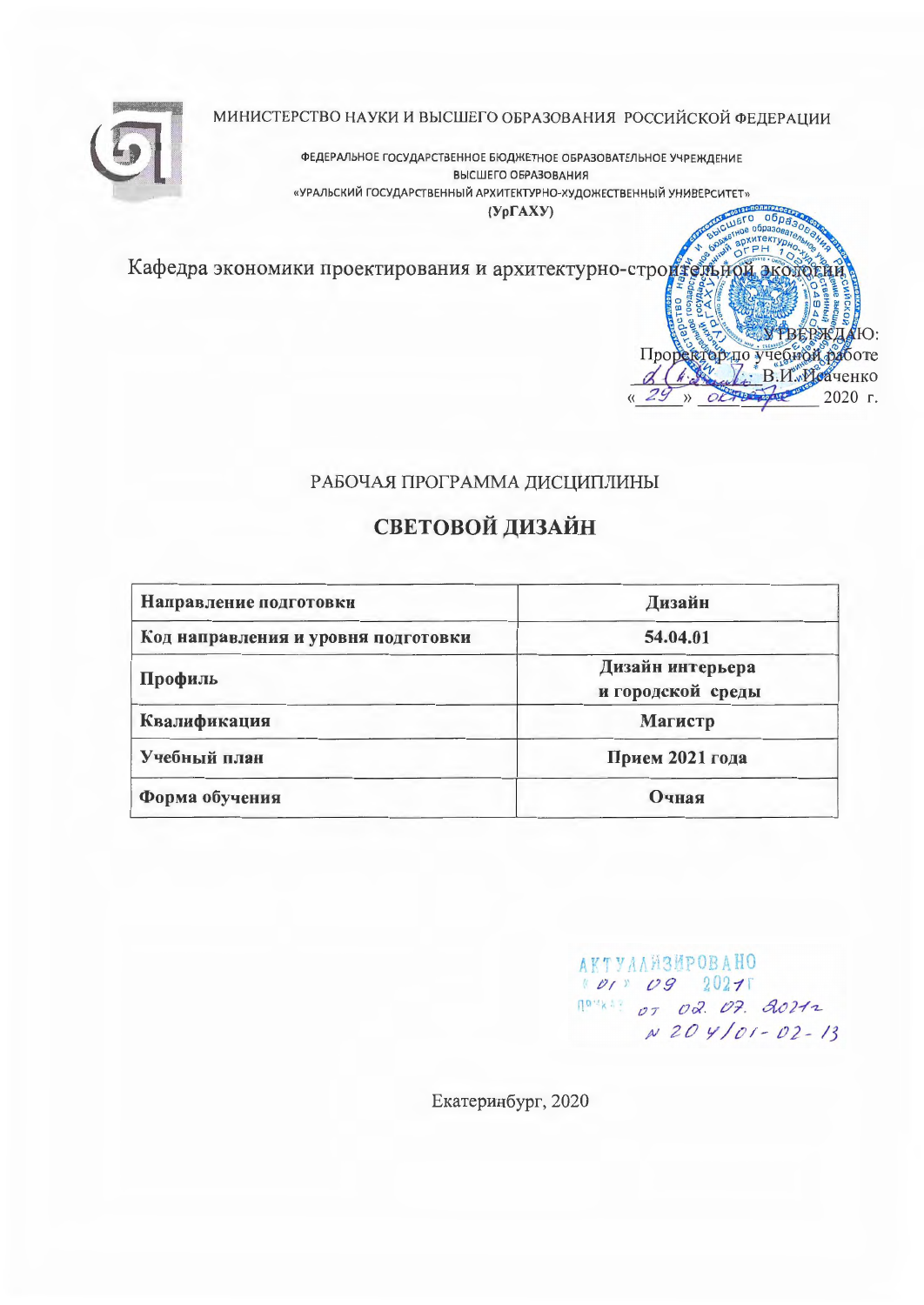### $\mathbf{1}$ ОБЩАЯ ХАРАКТЕРИСТИКА ДИСЦИПЛИНЫ

# СВЕТОВОЙ ДИЗАЙН

### $1.1$ Место дисциплины в структуре образовательной программы, связи с другими дисциплинами:

Дисциплина СВЕТОВОЙ ДИЗАЙН входит в обязательную часть образовательной программы. Дисциплина определяет профессиональную подготовку дизайнера среды по применению навыков эффективного и рационального подхода к проектированию комфортной предметнопространственной среды средствами искусственного освещения. Дисциплина базируется на знаниях и умениях полученных при изучении предшествующих дисциплин образовательной программы бакалавриата: «Физика предметно-пространственной среды», «Дизайн проектирование». Результаты ее освоения будут использованы при изучении дисциплин: «Дизайн проектирование», при подготовке выпускной квалификационной работы.

#### $1.2$ Краткий план построения процесса изучения дисциплины:

Процесс изучения дисциплины включает практические задания и самостоятельную работу учащихся. Основные формы интерактивного обучения: кейс-метод. В ходе изучения дисциплины студенты выполняются домашнюю работу, реферат и графическую работу.

Форма заключительного контроля при промежуточной аттестации - зачет. Для проведения промежуточной аттестации по дисциплине создан фонд оценочных средств.

Оценка по дисциплине носит интегрированный характер, учитывающий результаты оценивания участия студентов в аудиторных занятиях, качества и своевременности выполнения домашней работы, реферата, графической работы и зачета.

#### Планируемые результаты обучения по дисциплине  $1.3$

Процесс изучения дисциплины направлен на формирование элементов следующих компетенций в соответствии с ФГОС ВО и ОПОП ВО по направлению подготовки 54.04.01 Дизайн:

| Таблица |  |
|---------|--|
|         |  |

| Категории компетенций   | Код и наименование компетен-<br>ций | Индикаторы достижения компе-<br>тенций |
|-------------------------|-------------------------------------|----------------------------------------|
| Разработка и реализация | $O\Pi K-3$                          | $O$ $TK-3.2$                           |
| проектов                | Способен разрабатывать концеп-      | знает способы представления про-       |
|                         | туальную проектную идею; син-       | ектной идеи;                           |
|                         | тезировать набор возможных          | $O$ $TK-3.3$                           |
|                         | решений и научно обосновать         | умеет грамотно сформулировать          |
|                         | свои предложения при проекти-       | проектную идею, концепцию и опи-       |
|                         | ровании дизайн-объектов, удов-      | сать проектное решение.                |
|                         | летворяющих утилитарные и эс-       |                                        |
|                         | тетические потребности человека     |                                        |
|                         | (техника и оборудование, транс-     |                                        |
|                         | портные средства, интерьеры,        |                                        |
|                         | среда, полиграфия, товары на-       |                                        |
|                         | родного потребления); выдвигать     |                                        |
|                         | и реализовывать креативные          |                                        |
|                         | идеи.                               |                                        |

Планируемый результат изучения дисциплины в составе названных компетенций: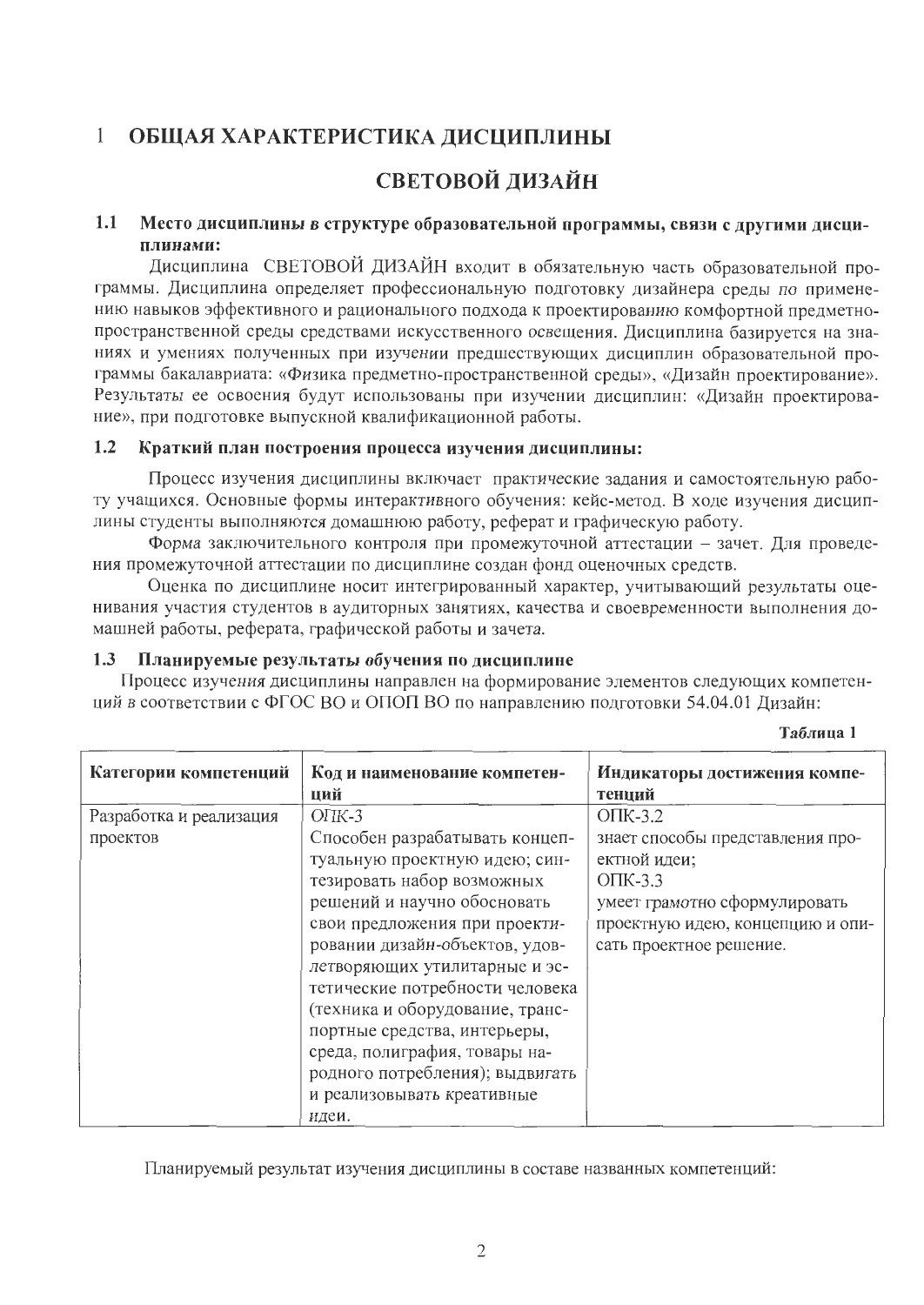Готовность синтезировать набор возможных решений задач или подходов к выполнению проекта, применяя знания, умения и навыки о системах светового дизайна городской среды; способность работать со специалистами смежных профессий.

В результате изучения дисциплины обучающийся должен:

Знать и понимать: последовательность этапов проектирования интерьерного и экстерьерного освещения различных объектов городской среды; базовые основы светотехнических расчетов и условий эксплуатации современных приборов контроля и исследования параметров световой среды интерьеров при решении дизайнерских задач.

Уметь:

а) применять знание и понимание при использовании на практике методов и приемов моделирования комфортной световой среды на различных объектах;

б) выносить суждения о применении разнообразных свето-цветовых композиций в пространствах жизнедеятельности человека;

в) комментировать данные и результаты, связанные с областью изучения коллегам и преподавателю.

Демонстрировать навыки и опыт профессиональной деятельности с использованием полученных знаний и умений для обеспечения комфортных световых условий труда и отдыха человека.

#### $1.4$ Объем лиспиплины

| Таблица 2 |  |
|-----------|--|
|-----------|--|

|                                         |                |   | По семестрам   |                |                |  |  |  |
|-----------------------------------------|----------------|---|----------------|----------------|----------------|--|--|--|
| Трудоемкость дисциплины                 | Всего          | 1 | $\overline{2}$ | 3              | $\overline{4}$ |  |  |  |
| Зачетных единиц (з.е.)                  | $\overline{2}$ |   |                | $\overline{2}$ |                |  |  |  |
| Часов (час)                             | 72             |   |                | 72             |                |  |  |  |
| Контактная работа                       |                |   |                |                |                |  |  |  |
| (минимальный объем):                    |                |   |                |                |                |  |  |  |
| По видам учебных занятий:               |                |   |                |                |                |  |  |  |
| Аудиторные занятия всего, в т.ч.        | 24             |   |                | 24             |                |  |  |  |
| Лекции (Л)                              | 8              |   |                | 8              |                |  |  |  |
| Практические занятия (ПЗ)               | 16             |   |                | 16             |                |  |  |  |
| Семинары (С)                            |                |   |                |                |                |  |  |  |
| Другие виды занятий (Др)                |                |   |                |                |                |  |  |  |
| Консультации (10% от Л, ПЗ, С, Др)      |                |   |                |                |                |  |  |  |
| Самостоятельная работа всего, в т.ч.    | 48             |   |                | 48             |                |  |  |  |
| Курсовой проект (КП)                    |                |   |                |                |                |  |  |  |
| Курсовая работа (КР)                    |                |   |                |                |                |  |  |  |
| Расчетно-графическая работа (РГР)       |                |   |                |                |                |  |  |  |
| Графическая работа (ГР)                 | 16             |   |                | 16             |                |  |  |  |
| Расчетная работа (РР)                   |                |   |                |                |                |  |  |  |
| $Pe$ ферат $(P)$                        | 10             |   |                | 10             |                |  |  |  |
| Практическая внеаудиторная (домаш-      | 10             |   |                | 10             |                |  |  |  |
| няя) работа (ПВР, ДР)                   |                |   |                |                |                |  |  |  |
| Творческая работа (эссе, клаузура)      |                |   |                |                |                |  |  |  |
| Подготовка к контрольной работе         |                |   |                |                |                |  |  |  |
| Подготовка к экзамену, зачету           |                |   |                |                |                |  |  |  |
| Другие виды самостоятельных занятий     | 12             |   |                | 12             |                |  |  |  |
| (подготовка к занятиям)                 |                |   |                |                |                |  |  |  |
| Форма промежуточной аттестации по       |                |   |                |                |                |  |  |  |
| дисциплине (зачет, зачет с оценкой, эк- | Зачет          |   |                | Зач            |                |  |  |  |
| замен)                                  |                |   |                |                |                |  |  |  |

\*Зачет с оценкой - ЗО. Зачет - Зач, Экзамен - Экз, Курсовые проекты - КП, Курсовые работы - КР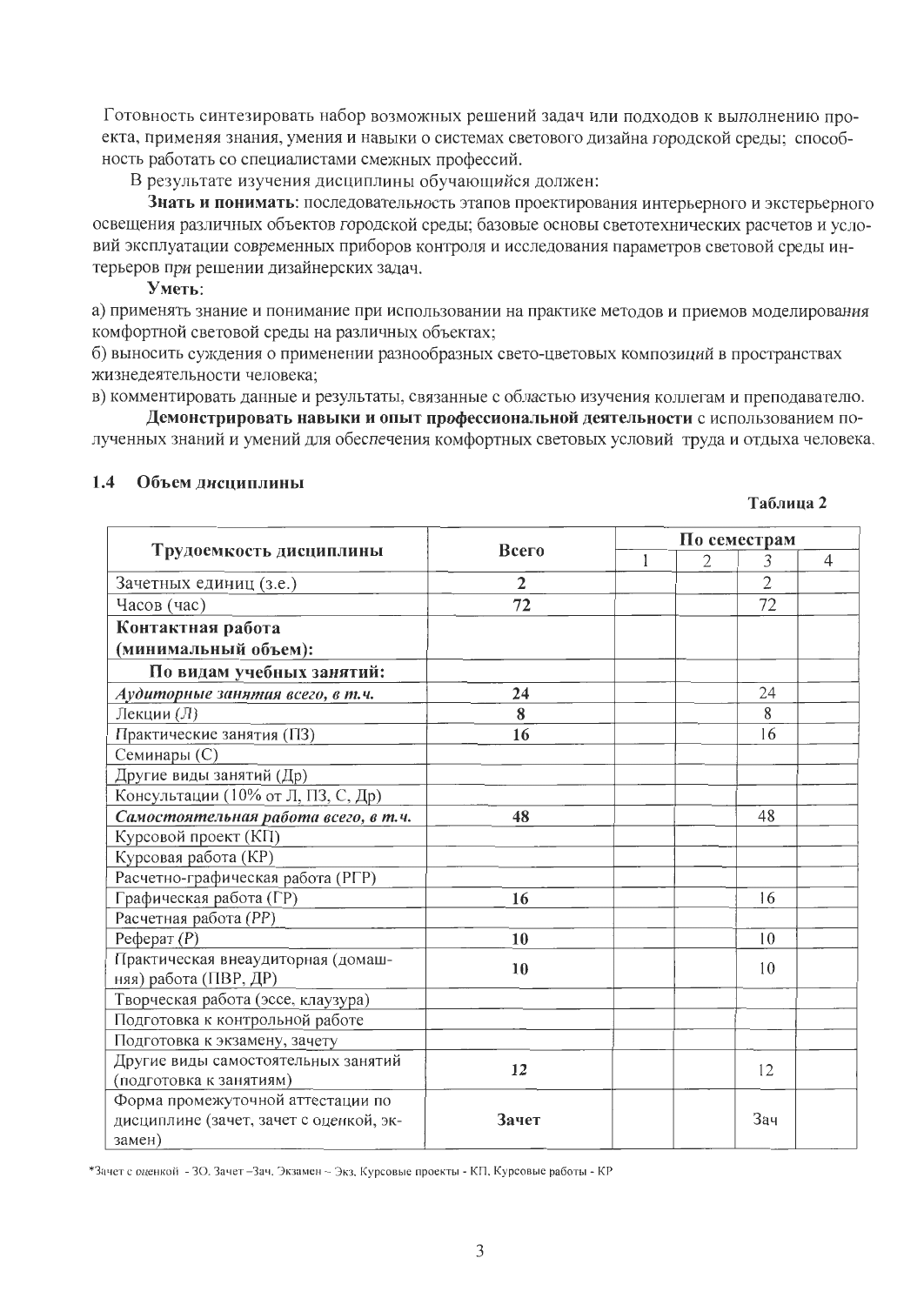# 2 СОДЕРЖАНИЕ ДИСЦИПЛИН

| Код<br>Раздел, тема, содержание дисциплины*<br>раздела,<br>темы<br>P.1<br>Световой дизайн помещений жилых и общественных зданий.<br>Тема 1.1. Историко-архитектурные аспекты организации световой среды интерьеров<br>Тема 1.2. Свет и его физические и эстетические свойства.<br>Тема 1.3. Основы проектирования световой среды интерьеров жилых и общественных<br>зданий при искусственном освещении.<br>Темы 1.4. Современные источники искусственного освещения интерьеров.<br>Темы 1.5. Светильники и особенности их использования для освещения различных ин-<br>терьеров.<br>Знакомство с историей развития освещения интерьерных пространств зданий, с<br>источниками искусственного света в разные периоды времени. Современные тенден-<br>ции взаимодействия архитектуры, дизайна и искусственного освещения в интерьерах<br>жилых и общественных зданиях. Представление о системах искусственного освещения<br>различных по функциям помещений. Характеристики современных источников искус-<br>ственного освещения. Основные светотехнические параметры светильников и их осо-<br>бенности размещения в интерьерах зданий. Составление графического фор эскиза ис-<br>кусственного освещения интерьера.<br>P.2<br>Световой дизайн городской среды.<br>Тема 2.1. Роль искусственного света в городской среде.<br>Тема 2.2. Основы светового урбанизма и его основные структурные элементы.<br>Тема 2.3. Светопланировочная структура городов.<br>Тема 2.4. Изучение последовательности этапов в проектировании светопланировачных<br>схем городских пространств (района, квартала, парковых зон.). Составление эскизно-<br>графических светопланировочных схем городских участков.<br>Особенности восприятия городской среды при ее искусственном освещении.<br>Основных факторов зрительного процесса в различимости объектов городской среды в<br>темное время суток при проектировании их светового образа. Нормирование освещен-<br>ности различных по функции городских пространств. Понятия о светопланировочной<br>«ткани» и «каркаса» городских пространств. Составление светопланировочной схемы<br>парковой зоны.<br>P.3<br>Световой дизайн зданий и сооружений<br>Тема 3.1. Основные задачи, решаемые дизайнерами при проектировании наружного<br>освещениях городских объектов.<br>Тема 3.2. Приемы и средства художественного искусственного освещения объектов<br>городской застройки.<br>Тема 3.3. Особенности освещения объектов, решенных в различных архитектурных<br>стилях. Экология световой среды города<br>Тема 3.4. Выполнение графического эскиза светового дизайна фасада здания.<br>Основы дизайнерского подхода к формированию искусственной световой сре-<br>ды структурных элементов современного города. Осваиваются понятия взаимодейст-<br>вия искусственного света с архитектурной формой объектов, объемом и пластикой фа-<br>садов. Рассматриваются особенности проектирования искусственного освещения зда-<br>ний, культовой архитектуры, промышленных зданий и сооружений, транспортных и<br>пешеходных мостов, переходов, высотных сооружений. Экологические вопросы свето-<br>вого «загрязнения» городской среды в темное время суток. | Таблица З |
|--------------------------------------------------------------------------------------------------------------------------------------------------------------------------------------------------------------------------------------------------------------------------------------------------------------------------------------------------------------------------------------------------------------------------------------------------------------------------------------------------------------------------------------------------------------------------------------------------------------------------------------------------------------------------------------------------------------------------------------------------------------------------------------------------------------------------------------------------------------------------------------------------------------------------------------------------------------------------------------------------------------------------------------------------------------------------------------------------------------------------------------------------------------------------------------------------------------------------------------------------------------------------------------------------------------------------------------------------------------------------------------------------------------------------------------------------------------------------------------------------------------------------------------------------------------------------------------------------------------------------------------------------------------------------------------------------------------------------------------------------------------------------------------------------------------------------------------------------------------------------------------------------------------------------------------------------------------------------------------------------------------------------------------------------------------------------------------------------------------------------------------------------------------------------------------------------------------------------------------------------------------------------------------------------------------------------------------------------------------------------------------------------------------------------------------------------------------------------------------------------------------------------------------------------------------------------------------------------------------------------------------------------------------------------------------------------------------------------------------------------------------------------------------------------------------------------------------------------------------------------------------------------------------------------------------------------------------------------------------------------------------------------------------------------------------------------------------------------------------------------------------------------------------------------------------------|-----------|
|                                                                                                                                                                                                                                                                                                                                                                                                                                                                                                                                                                                                                                                                                                                                                                                                                                                                                                                                                                                                                                                                                                                                                                                                                                                                                                                                                                                                                                                                                                                                                                                                                                                                                                                                                                                                                                                                                                                                                                                                                                                                                                                                                                                                                                                                                                                                                                                                                                                                                                                                                                                                                                                                                                                                                                                                                                                                                                                                                                                                                                                                                                                                                                                            |           |
|                                                                                                                                                                                                                                                                                                                                                                                                                                                                                                                                                                                                                                                                                                                                                                                                                                                                                                                                                                                                                                                                                                                                                                                                                                                                                                                                                                                                                                                                                                                                                                                                                                                                                                                                                                                                                                                                                                                                                                                                                                                                                                                                                                                                                                                                                                                                                                                                                                                                                                                                                                                                                                                                                                                                                                                                                                                                                                                                                                                                                                                                                                                                                                                            |           |
|                                                                                                                                                                                                                                                                                                                                                                                                                                                                                                                                                                                                                                                                                                                                                                                                                                                                                                                                                                                                                                                                                                                                                                                                                                                                                                                                                                                                                                                                                                                                                                                                                                                                                                                                                                                                                                                                                                                                                                                                                                                                                                                                                                                                                                                                                                                                                                                                                                                                                                                                                                                                                                                                                                                                                                                                                                                                                                                                                                                                                                                                                                                                                                                            |           |
|                                                                                                                                                                                                                                                                                                                                                                                                                                                                                                                                                                                                                                                                                                                                                                                                                                                                                                                                                                                                                                                                                                                                                                                                                                                                                                                                                                                                                                                                                                                                                                                                                                                                                                                                                                                                                                                                                                                                                                                                                                                                                                                                                                                                                                                                                                                                                                                                                                                                                                                                                                                                                                                                                                                                                                                                                                                                                                                                                                                                                                                                                                                                                                                            |           |
|                                                                                                                                                                                                                                                                                                                                                                                                                                                                                                                                                                                                                                                                                                                                                                                                                                                                                                                                                                                                                                                                                                                                                                                                                                                                                                                                                                                                                                                                                                                                                                                                                                                                                                                                                                                                                                                                                                                                                                                                                                                                                                                                                                                                                                                                                                                                                                                                                                                                                                                                                                                                                                                                                                                                                                                                                                                                                                                                                                                                                                                                                                                                                                                            |           |
|                                                                                                                                                                                                                                                                                                                                                                                                                                                                                                                                                                                                                                                                                                                                                                                                                                                                                                                                                                                                                                                                                                                                                                                                                                                                                                                                                                                                                                                                                                                                                                                                                                                                                                                                                                                                                                                                                                                                                                                                                                                                                                                                                                                                                                                                                                                                                                                                                                                                                                                                                                                                                                                                                                                                                                                                                                                                                                                                                                                                                                                                                                                                                                                            |           |
|                                                                                                                                                                                                                                                                                                                                                                                                                                                                                                                                                                                                                                                                                                                                                                                                                                                                                                                                                                                                                                                                                                                                                                                                                                                                                                                                                                                                                                                                                                                                                                                                                                                                                                                                                                                                                                                                                                                                                                                                                                                                                                                                                                                                                                                                                                                                                                                                                                                                                                                                                                                                                                                                                                                                                                                                                                                                                                                                                                                                                                                                                                                                                                                            |           |
|                                                                                                                                                                                                                                                                                                                                                                                                                                                                                                                                                                                                                                                                                                                                                                                                                                                                                                                                                                                                                                                                                                                                                                                                                                                                                                                                                                                                                                                                                                                                                                                                                                                                                                                                                                                                                                                                                                                                                                                                                                                                                                                                                                                                                                                                                                                                                                                                                                                                                                                                                                                                                                                                                                                                                                                                                                                                                                                                                                                                                                                                                                                                                                                            |           |
|                                                                                                                                                                                                                                                                                                                                                                                                                                                                                                                                                                                                                                                                                                                                                                                                                                                                                                                                                                                                                                                                                                                                                                                                                                                                                                                                                                                                                                                                                                                                                                                                                                                                                                                                                                                                                                                                                                                                                                                                                                                                                                                                                                                                                                                                                                                                                                                                                                                                                                                                                                                                                                                                                                                                                                                                                                                                                                                                                                                                                                                                                                                                                                                            |           |
|                                                                                                                                                                                                                                                                                                                                                                                                                                                                                                                                                                                                                                                                                                                                                                                                                                                                                                                                                                                                                                                                                                                                                                                                                                                                                                                                                                                                                                                                                                                                                                                                                                                                                                                                                                                                                                                                                                                                                                                                                                                                                                                                                                                                                                                                                                                                                                                                                                                                                                                                                                                                                                                                                                                                                                                                                                                                                                                                                                                                                                                                                                                                                                                            |           |
|                                                                                                                                                                                                                                                                                                                                                                                                                                                                                                                                                                                                                                                                                                                                                                                                                                                                                                                                                                                                                                                                                                                                                                                                                                                                                                                                                                                                                                                                                                                                                                                                                                                                                                                                                                                                                                                                                                                                                                                                                                                                                                                                                                                                                                                                                                                                                                                                                                                                                                                                                                                                                                                                                                                                                                                                                                                                                                                                                                                                                                                                                                                                                                                            |           |
|                                                                                                                                                                                                                                                                                                                                                                                                                                                                                                                                                                                                                                                                                                                                                                                                                                                                                                                                                                                                                                                                                                                                                                                                                                                                                                                                                                                                                                                                                                                                                                                                                                                                                                                                                                                                                                                                                                                                                                                                                                                                                                                                                                                                                                                                                                                                                                                                                                                                                                                                                                                                                                                                                                                                                                                                                                                                                                                                                                                                                                                                                                                                                                                            |           |
|                                                                                                                                                                                                                                                                                                                                                                                                                                                                                                                                                                                                                                                                                                                                                                                                                                                                                                                                                                                                                                                                                                                                                                                                                                                                                                                                                                                                                                                                                                                                                                                                                                                                                                                                                                                                                                                                                                                                                                                                                                                                                                                                                                                                                                                                                                                                                                                                                                                                                                                                                                                                                                                                                                                                                                                                                                                                                                                                                                                                                                                                                                                                                                                            |           |
|                                                                                                                                                                                                                                                                                                                                                                                                                                                                                                                                                                                                                                                                                                                                                                                                                                                                                                                                                                                                                                                                                                                                                                                                                                                                                                                                                                                                                                                                                                                                                                                                                                                                                                                                                                                                                                                                                                                                                                                                                                                                                                                                                                                                                                                                                                                                                                                                                                                                                                                                                                                                                                                                                                                                                                                                                                                                                                                                                                                                                                                                                                                                                                                            |           |
|                                                                                                                                                                                                                                                                                                                                                                                                                                                                                                                                                                                                                                                                                                                                                                                                                                                                                                                                                                                                                                                                                                                                                                                                                                                                                                                                                                                                                                                                                                                                                                                                                                                                                                                                                                                                                                                                                                                                                                                                                                                                                                                                                                                                                                                                                                                                                                                                                                                                                                                                                                                                                                                                                                                                                                                                                                                                                                                                                                                                                                                                                                                                                                                            |           |
|                                                                                                                                                                                                                                                                                                                                                                                                                                                                                                                                                                                                                                                                                                                                                                                                                                                                                                                                                                                                                                                                                                                                                                                                                                                                                                                                                                                                                                                                                                                                                                                                                                                                                                                                                                                                                                                                                                                                                                                                                                                                                                                                                                                                                                                                                                                                                                                                                                                                                                                                                                                                                                                                                                                                                                                                                                                                                                                                                                                                                                                                                                                                                                                            |           |
|                                                                                                                                                                                                                                                                                                                                                                                                                                                                                                                                                                                                                                                                                                                                                                                                                                                                                                                                                                                                                                                                                                                                                                                                                                                                                                                                                                                                                                                                                                                                                                                                                                                                                                                                                                                                                                                                                                                                                                                                                                                                                                                                                                                                                                                                                                                                                                                                                                                                                                                                                                                                                                                                                                                                                                                                                                                                                                                                                                                                                                                                                                                                                                                            |           |
|                                                                                                                                                                                                                                                                                                                                                                                                                                                                                                                                                                                                                                                                                                                                                                                                                                                                                                                                                                                                                                                                                                                                                                                                                                                                                                                                                                                                                                                                                                                                                                                                                                                                                                                                                                                                                                                                                                                                                                                                                                                                                                                                                                                                                                                                                                                                                                                                                                                                                                                                                                                                                                                                                                                                                                                                                                                                                                                                                                                                                                                                                                                                                                                            |           |
|                                                                                                                                                                                                                                                                                                                                                                                                                                                                                                                                                                                                                                                                                                                                                                                                                                                                                                                                                                                                                                                                                                                                                                                                                                                                                                                                                                                                                                                                                                                                                                                                                                                                                                                                                                                                                                                                                                                                                                                                                                                                                                                                                                                                                                                                                                                                                                                                                                                                                                                                                                                                                                                                                                                                                                                                                                                                                                                                                                                                                                                                                                                                                                                            |           |
|                                                                                                                                                                                                                                                                                                                                                                                                                                                                                                                                                                                                                                                                                                                                                                                                                                                                                                                                                                                                                                                                                                                                                                                                                                                                                                                                                                                                                                                                                                                                                                                                                                                                                                                                                                                                                                                                                                                                                                                                                                                                                                                                                                                                                                                                                                                                                                                                                                                                                                                                                                                                                                                                                                                                                                                                                                                                                                                                                                                                                                                                                                                                                                                            |           |
|                                                                                                                                                                                                                                                                                                                                                                                                                                                                                                                                                                                                                                                                                                                                                                                                                                                                                                                                                                                                                                                                                                                                                                                                                                                                                                                                                                                                                                                                                                                                                                                                                                                                                                                                                                                                                                                                                                                                                                                                                                                                                                                                                                                                                                                                                                                                                                                                                                                                                                                                                                                                                                                                                                                                                                                                                                                                                                                                                                                                                                                                                                                                                                                            |           |
|                                                                                                                                                                                                                                                                                                                                                                                                                                                                                                                                                                                                                                                                                                                                                                                                                                                                                                                                                                                                                                                                                                                                                                                                                                                                                                                                                                                                                                                                                                                                                                                                                                                                                                                                                                                                                                                                                                                                                                                                                                                                                                                                                                                                                                                                                                                                                                                                                                                                                                                                                                                                                                                                                                                                                                                                                                                                                                                                                                                                                                                                                                                                                                                            |           |
|                                                                                                                                                                                                                                                                                                                                                                                                                                                                                                                                                                                                                                                                                                                                                                                                                                                                                                                                                                                                                                                                                                                                                                                                                                                                                                                                                                                                                                                                                                                                                                                                                                                                                                                                                                                                                                                                                                                                                                                                                                                                                                                                                                                                                                                                                                                                                                                                                                                                                                                                                                                                                                                                                                                                                                                                                                                                                                                                                                                                                                                                                                                                                                                            |           |
|                                                                                                                                                                                                                                                                                                                                                                                                                                                                                                                                                                                                                                                                                                                                                                                                                                                                                                                                                                                                                                                                                                                                                                                                                                                                                                                                                                                                                                                                                                                                                                                                                                                                                                                                                                                                                                                                                                                                                                                                                                                                                                                                                                                                                                                                                                                                                                                                                                                                                                                                                                                                                                                                                                                                                                                                                                                                                                                                                                                                                                                                                                                                                                                            |           |
|                                                                                                                                                                                                                                                                                                                                                                                                                                                                                                                                                                                                                                                                                                                                                                                                                                                                                                                                                                                                                                                                                                                                                                                                                                                                                                                                                                                                                                                                                                                                                                                                                                                                                                                                                                                                                                                                                                                                                                                                                                                                                                                                                                                                                                                                                                                                                                                                                                                                                                                                                                                                                                                                                                                                                                                                                                                                                                                                                                                                                                                                                                                                                                                            |           |
|                                                                                                                                                                                                                                                                                                                                                                                                                                                                                                                                                                                                                                                                                                                                                                                                                                                                                                                                                                                                                                                                                                                                                                                                                                                                                                                                                                                                                                                                                                                                                                                                                                                                                                                                                                                                                                                                                                                                                                                                                                                                                                                                                                                                                                                                                                                                                                                                                                                                                                                                                                                                                                                                                                                                                                                                                                                                                                                                                                                                                                                                                                                                                                                            |           |
|                                                                                                                                                                                                                                                                                                                                                                                                                                                                                                                                                                                                                                                                                                                                                                                                                                                                                                                                                                                                                                                                                                                                                                                                                                                                                                                                                                                                                                                                                                                                                                                                                                                                                                                                                                                                                                                                                                                                                                                                                                                                                                                                                                                                                                                                                                                                                                                                                                                                                                                                                                                                                                                                                                                                                                                                                                                                                                                                                                                                                                                                                                                                                                                            |           |
|                                                                                                                                                                                                                                                                                                                                                                                                                                                                                                                                                                                                                                                                                                                                                                                                                                                                                                                                                                                                                                                                                                                                                                                                                                                                                                                                                                                                                                                                                                                                                                                                                                                                                                                                                                                                                                                                                                                                                                                                                                                                                                                                                                                                                                                                                                                                                                                                                                                                                                                                                                                                                                                                                                                                                                                                                                                                                                                                                                                                                                                                                                                                                                                            |           |
|                                                                                                                                                                                                                                                                                                                                                                                                                                                                                                                                                                                                                                                                                                                                                                                                                                                                                                                                                                                                                                                                                                                                                                                                                                                                                                                                                                                                                                                                                                                                                                                                                                                                                                                                                                                                                                                                                                                                                                                                                                                                                                                                                                                                                                                                                                                                                                                                                                                                                                                                                                                                                                                                                                                                                                                                                                                                                                                                                                                                                                                                                                                                                                                            |           |
|                                                                                                                                                                                                                                                                                                                                                                                                                                                                                                                                                                                                                                                                                                                                                                                                                                                                                                                                                                                                                                                                                                                                                                                                                                                                                                                                                                                                                                                                                                                                                                                                                                                                                                                                                                                                                                                                                                                                                                                                                                                                                                                                                                                                                                                                                                                                                                                                                                                                                                                                                                                                                                                                                                                                                                                                                                                                                                                                                                                                                                                                                                                                                                                            |           |
|                                                                                                                                                                                                                                                                                                                                                                                                                                                                                                                                                                                                                                                                                                                                                                                                                                                                                                                                                                                                                                                                                                                                                                                                                                                                                                                                                                                                                                                                                                                                                                                                                                                                                                                                                                                                                                                                                                                                                                                                                                                                                                                                                                                                                                                                                                                                                                                                                                                                                                                                                                                                                                                                                                                                                                                                                                                                                                                                                                                                                                                                                                                                                                                            |           |
|                                                                                                                                                                                                                                                                                                                                                                                                                                                                                                                                                                                                                                                                                                                                                                                                                                                                                                                                                                                                                                                                                                                                                                                                                                                                                                                                                                                                                                                                                                                                                                                                                                                                                                                                                                                                                                                                                                                                                                                                                                                                                                                                                                                                                                                                                                                                                                                                                                                                                                                                                                                                                                                                                                                                                                                                                                                                                                                                                                                                                                                                                                                                                                                            |           |
|                                                                                                                                                                                                                                                                                                                                                                                                                                                                                                                                                                                                                                                                                                                                                                                                                                                                                                                                                                                                                                                                                                                                                                                                                                                                                                                                                                                                                                                                                                                                                                                                                                                                                                                                                                                                                                                                                                                                                                                                                                                                                                                                                                                                                                                                                                                                                                                                                                                                                                                                                                                                                                                                                                                                                                                                                                                                                                                                                                                                                                                                                                                                                                                            |           |
|                                                                                                                                                                                                                                                                                                                                                                                                                                                                                                                                                                                                                                                                                                                                                                                                                                                                                                                                                                                                                                                                                                                                                                                                                                                                                                                                                                                                                                                                                                                                                                                                                                                                                                                                                                                                                                                                                                                                                                                                                                                                                                                                                                                                                                                                                                                                                                                                                                                                                                                                                                                                                                                                                                                                                                                                                                                                                                                                                                                                                                                                                                                                                                                            |           |
|                                                                                                                                                                                                                                                                                                                                                                                                                                                                                                                                                                                                                                                                                                                                                                                                                                                                                                                                                                                                                                                                                                                                                                                                                                                                                                                                                                                                                                                                                                                                                                                                                                                                                                                                                                                                                                                                                                                                                                                                                                                                                                                                                                                                                                                                                                                                                                                                                                                                                                                                                                                                                                                                                                                                                                                                                                                                                                                                                                                                                                                                                                                                                                                            |           |
|                                                                                                                                                                                                                                                                                                                                                                                                                                                                                                                                                                                                                                                                                                                                                                                                                                                                                                                                                                                                                                                                                                                                                                                                                                                                                                                                                                                                                                                                                                                                                                                                                                                                                                                                                                                                                                                                                                                                                                                                                                                                                                                                                                                                                                                                                                                                                                                                                                                                                                                                                                                                                                                                                                                                                                                                                                                                                                                                                                                                                                                                                                                                                                                            |           |
|                                                                                                                                                                                                                                                                                                                                                                                                                                                                                                                                                                                                                                                                                                                                                                                                                                                                                                                                                                                                                                                                                                                                                                                                                                                                                                                                                                                                                                                                                                                                                                                                                                                                                                                                                                                                                                                                                                                                                                                                                                                                                                                                                                                                                                                                                                                                                                                                                                                                                                                                                                                                                                                                                                                                                                                                                                                                                                                                                                                                                                                                                                                                                                                            |           |
|                                                                                                                                                                                                                                                                                                                                                                                                                                                                                                                                                                                                                                                                                                                                                                                                                                                                                                                                                                                                                                                                                                                                                                                                                                                                                                                                                                                                                                                                                                                                                                                                                                                                                                                                                                                                                                                                                                                                                                                                                                                                                                                                                                                                                                                                                                                                                                                                                                                                                                                                                                                                                                                                                                                                                                                                                                                                                                                                                                                                                                                                                                                                                                                            |           |
|                                                                                                                                                                                                                                                                                                                                                                                                                                                                                                                                                                                                                                                                                                                                                                                                                                                                                                                                                                                                                                                                                                                                                                                                                                                                                                                                                                                                                                                                                                                                                                                                                                                                                                                                                                                                                                                                                                                                                                                                                                                                                                                                                                                                                                                                                                                                                                                                                                                                                                                                                                                                                                                                                                                                                                                                                                                                                                                                                                                                                                                                                                                                                                                            |           |
|                                                                                                                                                                                                                                                                                                                                                                                                                                                                                                                                                                                                                                                                                                                                                                                                                                                                                                                                                                                                                                                                                                                                                                                                                                                                                                                                                                                                                                                                                                                                                                                                                                                                                                                                                                                                                                                                                                                                                                                                                                                                                                                                                                                                                                                                                                                                                                                                                                                                                                                                                                                                                                                                                                                                                                                                                                                                                                                                                                                                                                                                                                                                                                                            |           |
|                                                                                                                                                                                                                                                                                                                                                                                                                                                                                                                                                                                                                                                                                                                                                                                                                                                                                                                                                                                                                                                                                                                                                                                                                                                                                                                                                                                                                                                                                                                                                                                                                                                                                                                                                                                                                                                                                                                                                                                                                                                                                                                                                                                                                                                                                                                                                                                                                                                                                                                                                                                                                                                                                                                                                                                                                                                                                                                                                                                                                                                                                                                                                                                            |           |
|                                                                                                                                                                                                                                                                                                                                                                                                                                                                                                                                                                                                                                                                                                                                                                                                                                                                                                                                                                                                                                                                                                                                                                                                                                                                                                                                                                                                                                                                                                                                                                                                                                                                                                                                                                                                                                                                                                                                                                                                                                                                                                                                                                                                                                                                                                                                                                                                                                                                                                                                                                                                                                                                                                                                                                                                                                                                                                                                                                                                                                                                                                                                                                                            |           |
|                                                                                                                                                                                                                                                                                                                                                                                                                                                                                                                                                                                                                                                                                                                                                                                                                                                                                                                                                                                                                                                                                                                                                                                                                                                                                                                                                                                                                                                                                                                                                                                                                                                                                                                                                                                                                                                                                                                                                                                                                                                                                                                                                                                                                                                                                                                                                                                                                                                                                                                                                                                                                                                                                                                                                                                                                                                                                                                                                                                                                                                                                                                                                                                            |           |
|                                                                                                                                                                                                                                                                                                                                                                                                                                                                                                                                                                                                                                                                                                                                                                                                                                                                                                                                                                                                                                                                                                                                                                                                                                                                                                                                                                                                                                                                                                                                                                                                                                                                                                                                                                                                                                                                                                                                                                                                                                                                                                                                                                                                                                                                                                                                                                                                                                                                                                                                                                                                                                                                                                                                                                                                                                                                                                                                                                                                                                                                                                                                                                                            |           |
|                                                                                                                                                                                                                                                                                                                                                                                                                                                                                                                                                                                                                                                                                                                                                                                                                                                                                                                                                                                                                                                                                                                                                                                                                                                                                                                                                                                                                                                                                                                                                                                                                                                                                                                                                                                                                                                                                                                                                                                                                                                                                                                                                                                                                                                                                                                                                                                                                                                                                                                                                                                                                                                                                                                                                                                                                                                                                                                                                                                                                                                                                                                                                                                            |           |
|                                                                                                                                                                                                                                                                                                                                                                                                                                                                                                                                                                                                                                                                                                                                                                                                                                                                                                                                                                                                                                                                                                                                                                                                                                                                                                                                                                                                                                                                                                                                                                                                                                                                                                                                                                                                                                                                                                                                                                                                                                                                                                                                                                                                                                                                                                                                                                                                                                                                                                                                                                                                                                                                                                                                                                                                                                                                                                                                                                                                                                                                                                                                                                                            |           |
|                                                                                                                                                                                                                                                                                                                                                                                                                                                                                                                                                                                                                                                                                                                                                                                                                                                                                                                                                                                                                                                                                                                                                                                                                                                                                                                                                                                                                                                                                                                                                                                                                                                                                                                                                                                                                                                                                                                                                                                                                                                                                                                                                                                                                                                                                                                                                                                                                                                                                                                                                                                                                                                                                                                                                                                                                                                                                                                                                                                                                                                                                                                                                                                            |           |
|                                                                                                                                                                                                                                                                                                                                                                                                                                                                                                                                                                                                                                                                                                                                                                                                                                                                                                                                                                                                                                                                                                                                                                                                                                                                                                                                                                                                                                                                                                                                                                                                                                                                                                                                                                                                                                                                                                                                                                                                                                                                                                                                                                                                                                                                                                                                                                                                                                                                                                                                                                                                                                                                                                                                                                                                                                                                                                                                                                                                                                                                                                                                                                                            |           |
|                                                                                                                                                                                                                                                                                                                                                                                                                                                                                                                                                                                                                                                                                                                                                                                                                                                                                                                                                                                                                                                                                                                                                                                                                                                                                                                                                                                                                                                                                                                                                                                                                                                                                                                                                                                                                                                                                                                                                                                                                                                                                                                                                                                                                                                                                                                                                                                                                                                                                                                                                                                                                                                                                                                                                                                                                                                                                                                                                                                                                                                                                                                                                                                            |           |
|                                                                                                                                                                                                                                                                                                                                                                                                                                                                                                                                                                                                                                                                                                                                                                                                                                                                                                                                                                                                                                                                                                                                                                                                                                                                                                                                                                                                                                                                                                                                                                                                                                                                                                                                                                                                                                                                                                                                                                                                                                                                                                                                                                                                                                                                                                                                                                                                                                                                                                                                                                                                                                                                                                                                                                                                                                                                                                                                                                                                                                                                                                                                                                                            |           |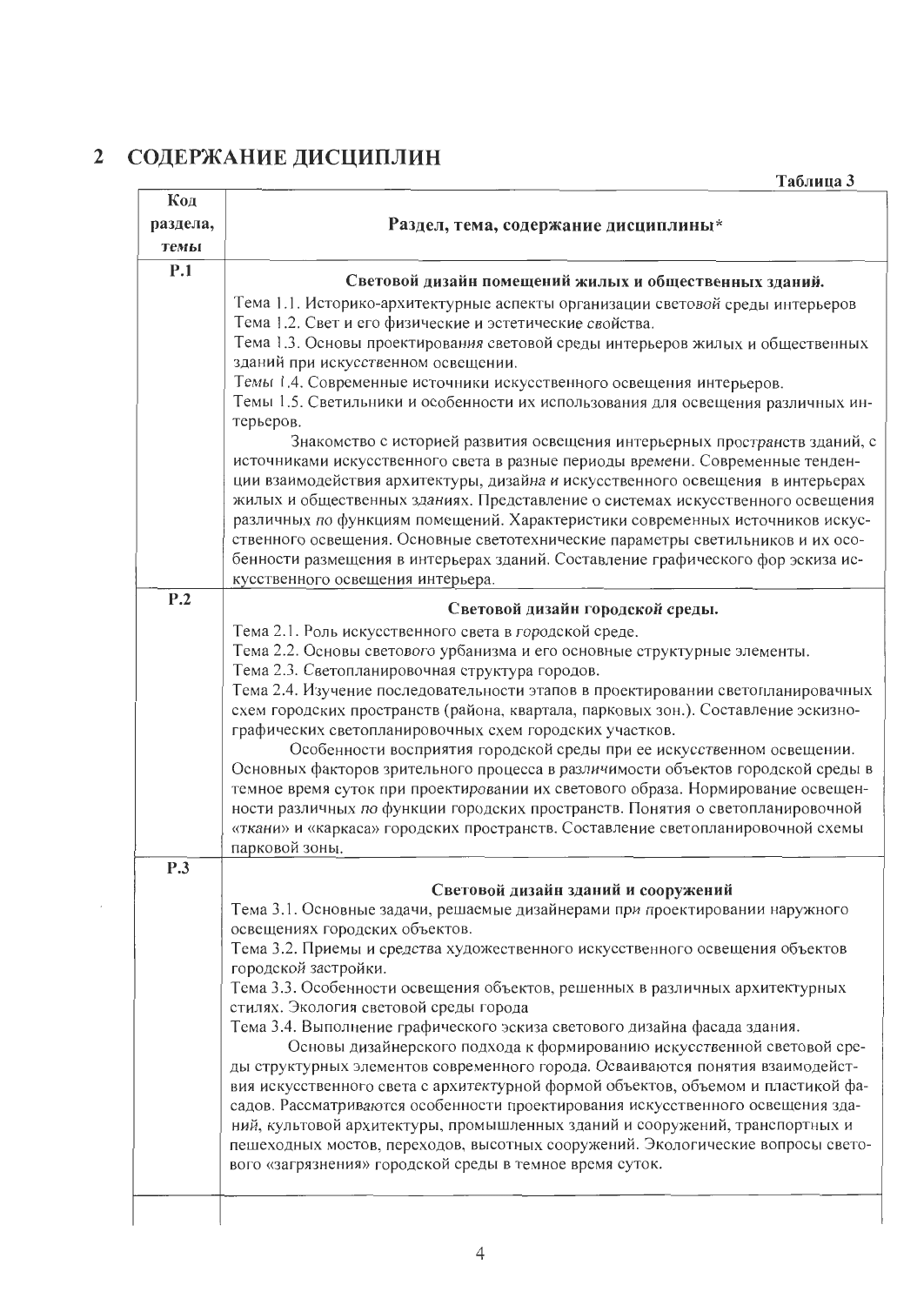| P.4 | Световой дизайн элементов городского ландшафта.                                   |
|-----|-----------------------------------------------------------------------------------|
|     | Тема 4.1. Основные требования проектирования к освещению ландшафтных форм.        |
|     | Тема 4.2. Особенности искусственного освещения ландшафтных элементов в разные     |
|     | периоды и сезоны года.                                                            |
|     | Тема 4.3. Изучение средств и приемов функционального декоративного освещения      |
|     | объектов городского ландшафта:                                                    |
|     | 4.4. Составление эскизов графического проекта светодизайна объекта в городском    |
|     | ландшафте.                                                                        |
|     | Общие понятия об особенностях взаимодействия приемов искусственного ос-           |
|     | вещения с различными вариантами ландшафтных форм и зеленных насаждений. Ос-       |
|     | новные принципы формирования городских «светопространств»: ландшафтного, ан-      |
|     | самблевого и камерного масштабов. Сценарии организации светового дизайна для объ- |
|     | ектов городского ландшафта. Современные приемы и средства освещения элементов     |
|     | ландшафта. Закрепление материала в эскизно-графической работе.                    |

### РАСПРЕДЕЛЕНИЕ УЧЕБНОГО ВРЕМЕНИ  $\mathbf{3}$

### $3.1$ Распределение аудиторных занятий и самостоятельной работы по разделам дисциплины

|                    |                    |                |              |                |                                     |                                                                          |                   | Таблица 4                                                                        |
|--------------------|--------------------|----------------|--------------|----------------|-------------------------------------|--------------------------------------------------------------------------|-------------------|----------------------------------------------------------------------------------|
|                    |                    | Раздел дисцип- | <b>Bcero</b> |                | Аудиторные занятия<br>(час.)        |                                                                          | Самост.<br>работа | Оценочные сред-                                                                  |
| $Ce-$<br>мест<br>p | семестра<br>Неделя | лины, тема.    |              | Лекции         | Практ.<br>занятия,<br>семина-<br>pы | в том<br>числе в<br>форме<br>практи-<br>ческой<br>подго-<br><b>ТОВКИ</b> | $($ час. $)$      | ства текущего<br>контроля успе-<br>ваемости                                      |
|                    | $1 - 3$            | P.1            | 18           | $\overline{2}$ | 4                                   |                                                                          | 12                | Реферат, задания<br>1, 2<br>Графич.работа<br>$N_2$  <br>Домашняя работа<br>$N_2$ |
| 3                  | $4 - 6$            | P.2            | 18           | $\overline{2}$ | $\overline{4}$                      |                                                                          | 12                | Графич.работа<br>$N_2$ 2<br>Домашняя работа<br>N <sub>2</sub>                    |
|                    | $7 - 9$            | P.3            | 18           | $\overline{2}$ | $\overline{4}$                      |                                                                          | 12                | Графич.работа<br>$N_2$ 3<br>Домашняя работа<br>$N_2$ 3                           |
|                    | $10 - 12$          | P.4            | 18           | $\overline{2}$ | $\overline{4}$                      |                                                                          | 12                | Графич. работа<br>$N_2$ 4                                                        |
|                    |                    | Итого:         | 72           | 8              | 16                                  |                                                                          | 48                | зачет                                                                            |

# 3.2 Другие виды занятий

Не предусмотрено.

#### Мероприятия самостоятельной работы и текущего контроля  $3.3$

# 3.3.1 Примерный перечень тем графических работ

1. Выполнение фор проекта интерьера общественного здания при его искусственном освещении.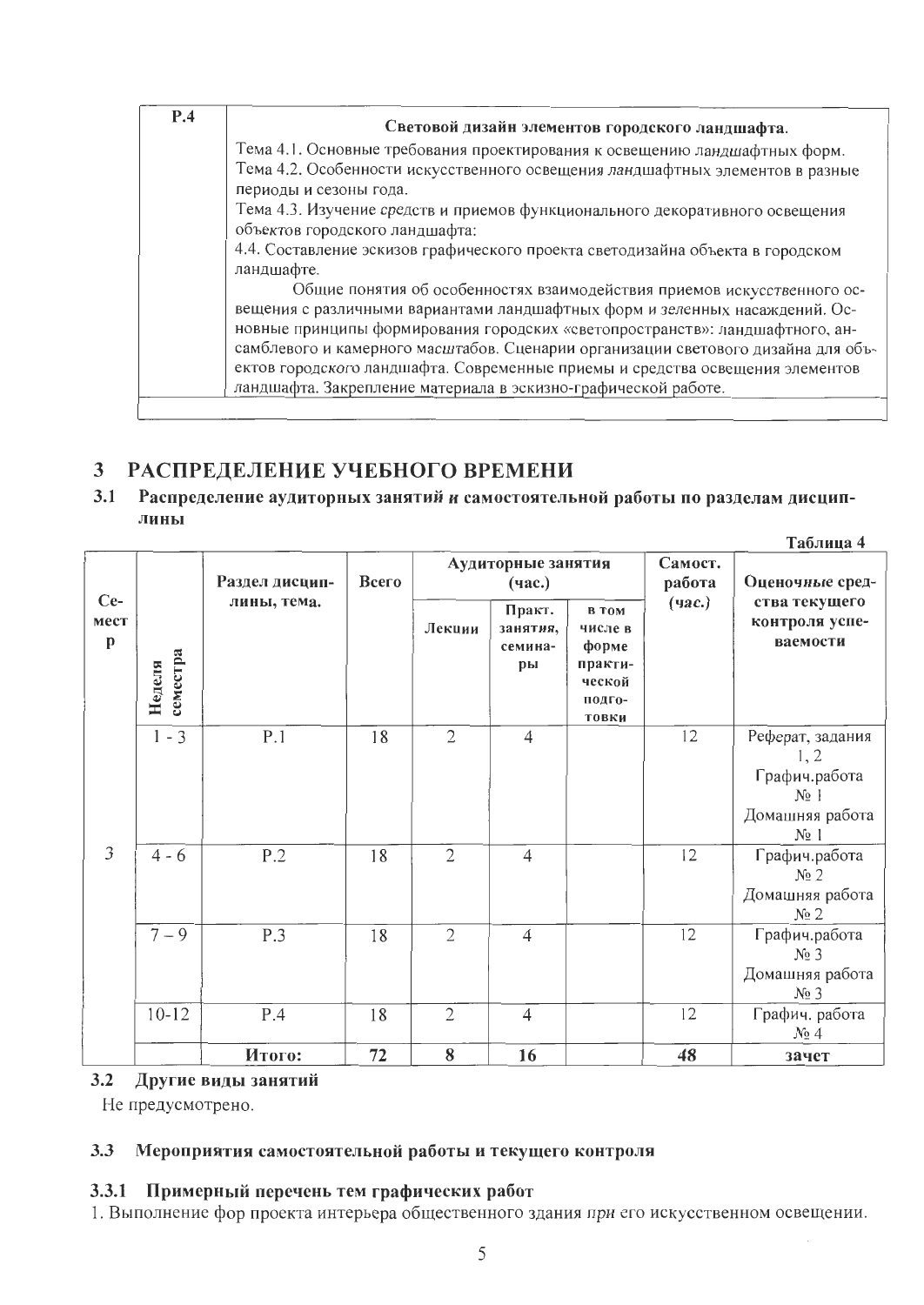2. Выполнение эскиза светового дизайна фасада общественного здания.

3. Выполнение эскиза светопланировочной схемы квартала города, парковой зоны, зоны отдыха

4. Выполнение эскиза светового дизайна отдельных элементов ландшафта (беседки, моста через ручей, зоны отдыха).

# 3.3.2 Примерный перечень тем рефератов (эссе, творческих работ).

1. Свето-цветовое зонирование интерьеров жилых и общественных зданий.

2. Энергосберегающие источники света в общественных зданиях.

3. Способы и приемы художественной подсветки фасадов общественных зданий-памятников истории и культуры.

4. Способы и приемы художественной подсветки элементов благоустройства.

5. Искусственное освещение выставочных домов и картинных галерей.

6. Оптоволоконное освещение в пространстве интерьеров.

7. Искусственное освещение городских мостов и набережных.

8. Искусственное освещение ледовых городков в новогодние праздники.

9. Новые технологии светопроекционного освещения на фасадах зданий.

10. Медиафасады. Положительные и отрицательные качества при восприятии в городской застройке кварталов.

# 3.3.3. Примерный перечень тем практических внеаудиторных (домашних) работ

1. Основные особенности художественного освещения фасадов зданий, решенных в архитектурных стилях: классицизма, модерна, конструктивизма.

2. Основные требования, предъявляемые к световой организации интерьеров.

3. Основные требования к освещению пространств города

### ПРИМЕНЯЕМЫЕ ТЕХНОЛОГИИ ОБУЧЕНИЯ  $\blacktriangle$

|                      |                              |                |                                      |           |                                   |                                    |                                |                      |                                   |                                                                                                                      |                                                 |                                   |                                                    | Таблица 5                                          |                         |
|----------------------|------------------------------|----------------|--------------------------------------|-----------|-----------------------------------|------------------------------------|--------------------------------|----------------------|-----------------------------------|----------------------------------------------------------------------------------------------------------------------|-------------------------------------------------|-----------------------------------|----------------------------------------------------|----------------------------------------------------|-------------------------|
|                      | тестирование<br>Компьютерное | метод<br>Кейс. | pa<br>Е<br>ролевая<br>ИЛИ<br>Деловая | Портфолио | команде<br>$\mathbf{u}$<br>Работа | кооперации<br>развивающей<br>Метод | система<br>Балльно-рейтинговая | лекция<br>Проблемная | $(ka$ кие $)$<br>методы<br>Другие | электронного<br>$0a3$<br>учесные курсы,<br><b>обучения</b> Moodle<br>системе<br>электронные<br>$\approx$<br>мещенные | тренаже<br>И<br>практикумы<br>pы<br>Виртуальные | видеоконференции<br>И<br>Вебинары | Ġ<br>N<br>web-конференции<br>минары<br>Асинхронные | KOH-<br>работа и разработка<br>тента<br>Совместная | Другие (указать, какие) |
| P.2. T 2.1.-<br>2.2. |                              |                |                                      |           |                                   |                                    |                                | $^{+}$               |                                   | $^+$                                                                                                                 |                                                 |                                   |                                                    |                                                    |                         |

### УЧЕБНО-МЕТОДИЧЕСКОЕ И ИНФОРМАЦИОННОЕ ОБЕСПЕЧЕНИЕ  $5<sup>5</sup>$ ДИСЦИПЛИНЫ

# 5.1 Рекомендуемая литература

# 5.1.1 Основная литература

1. Смирнов Л.Н. Световой дизайн городской среды: учеб.пособие / Л.Н.Смирнов. - Екатеринбург: Архитектон, 2012. - 143 с.

http://biblioclub.ru/index.php?page=book view&book id=222109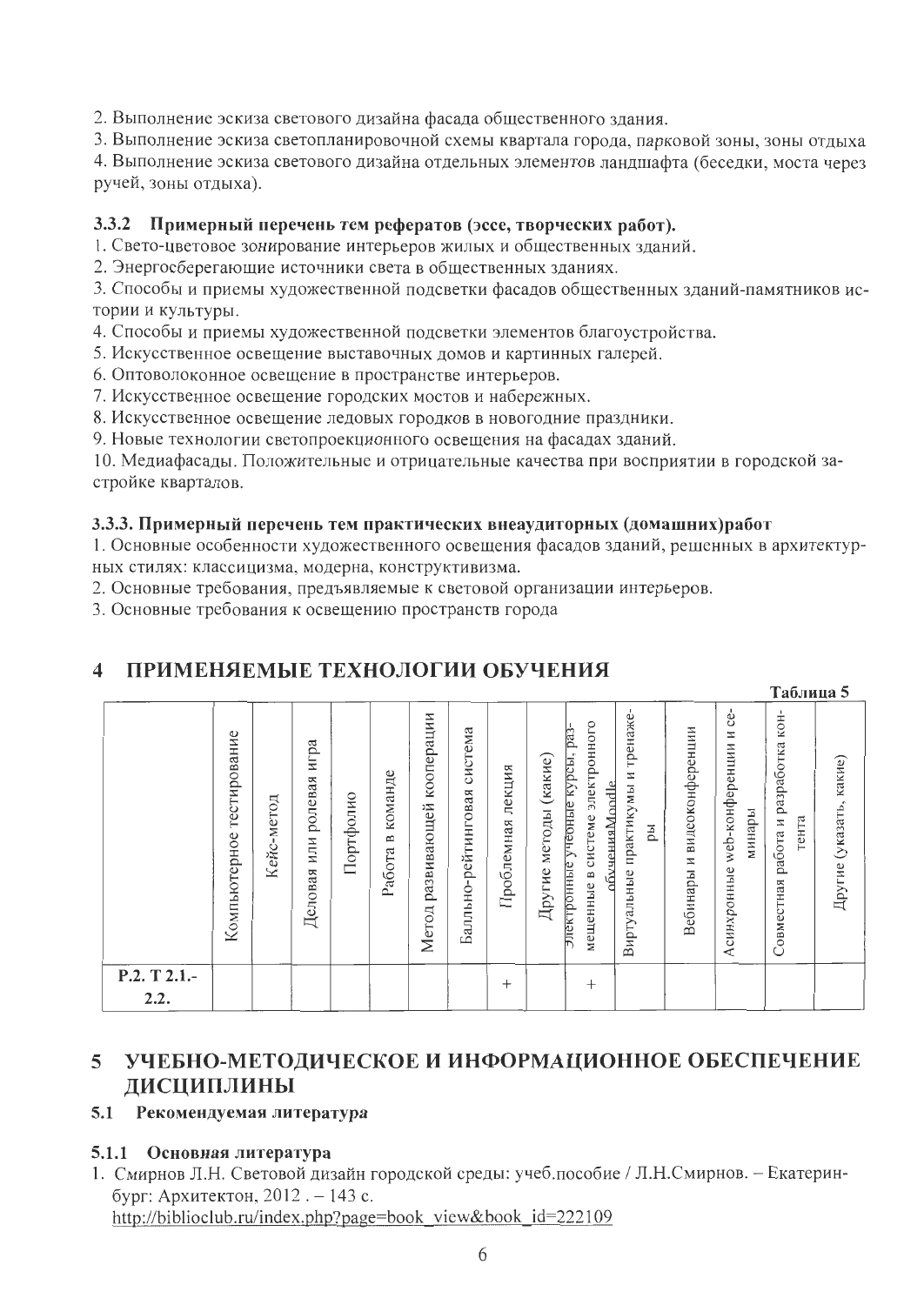2. Соловьев, А.К. Физика среды: учебник / А.К. Соловьев. - М.: АСВ, 2015. - 342 с. URL: http://biblioclub.ru/index.php?page=book&id=273729

# 5.1.2 Дополнительная литература

- 1. Слукин, В.М. Проектирование световой среды интерьеров жилых и общественных зданий: учебно-методическое пособие / В.М. Слукин, Л.Н. - 3-е изд., перераб. и доп. - Екатеринбург: УралГАХА, 2014. - 77 с. Режим доступа: http://biblioclub.ru/index.php?page=book&id=436742
- 2. Ажгихин С. Г. Световой дизайн интерьера: учебное пособие / С. Г. Ажгихин; Кубанский гос. ун-т. - Краснодар: Новация, 2017. - 140 с.
- 3. Щепетков Н. И. Световой дизайн города: учебное пособие для студентов вузов / Н. И. Щепетков. - М.: Архитектура-С, 2006. - 320 с.
- 4. Прудовская, О.Ю. Праздничное средовое пространство города [Электронный ресурс]/ О.Ю. Прудовская. - Москва; Берлин: Директ-Медиа, 2017. - 234 с. http://biblioclub.ru/index.php?page=book&id=453960
- 5. Главатских, Л.Ю. Специальное оборудование в интерьере [Электронный ресурс]: учебное пособие / Л.Ю. Главатских .- Волгоград: ВГАСУ, 2011. - 229 с.- Режим доступа: http://biblioclub.ru/index.php?page=book&id=434820

#### $5.2$ Учебно-методическое обеспечение для самостоятельной работы

Слукин, В.М. Проектирование световой среды интерьеров жилых и общественных зданий: учебно-методическое пособие / В.М. Слукин, Л.Н. - 3-е изд., перераб. и доп. - Екатеринбург: УралГАХА, 2014. - 77 с. Режим доступа: http://biblioclub.ru/index.php?page=book&id=436742

# 5.3 Перечень информационных технологий, используемых при осуществлении образовательного процесса по дисциплине, включая перечень программного обеспечения и информационных справочных систем

# 5.3.1. Перечень программного обеспечения

Таблина 6

| Тип ПО                          | Название         | Источник               | Доступность для<br>студентов                                                                       |
|---------------------------------|------------------|------------------------|----------------------------------------------------------------------------------------------------|
| Прикладное ПО/<br>Офисный пакет | Microsoft Office | Лицензионная программа | Доступно<br>в компьютерном<br>классе и в ауди-<br>ториях для са-<br>мостоятельной<br>работы УрГАХУ |

# 5.3.2. Базы данных и информационные справочные системы

- Университетская библиотека. Режим доступа: http://biblioclub.ru/
- Справочная правовая система «КонсультантПлюс». Режим доступа: http://www.consultant.ru/
- Справочная правовая система «Гарант». Режим доступа: http://garant.ru
- Научная электронная библиотека. Режим доступа: https://elibrary.ru/

- Электронно-библиотечная система «ZNANIUM.COM». Режим доступа:

- Электронная библиотечная система «ЭБС ЮРАЙТ». Режим доступа: http:// znanium.com https://biblio-online.ru/

- Электронно-библиотечная система Издательства Лань (ЭБС). Режим доступа: https://e.lanbook.com/

Реферативная база данных рецензируемой литературы Scopus. Режим доступа: https://www.scopus.com

Политематическая реферативно-библиографическая и наукометрическая (библиометрическая) база данных Web of Science. Режим доступа: http://.webofknowledge.com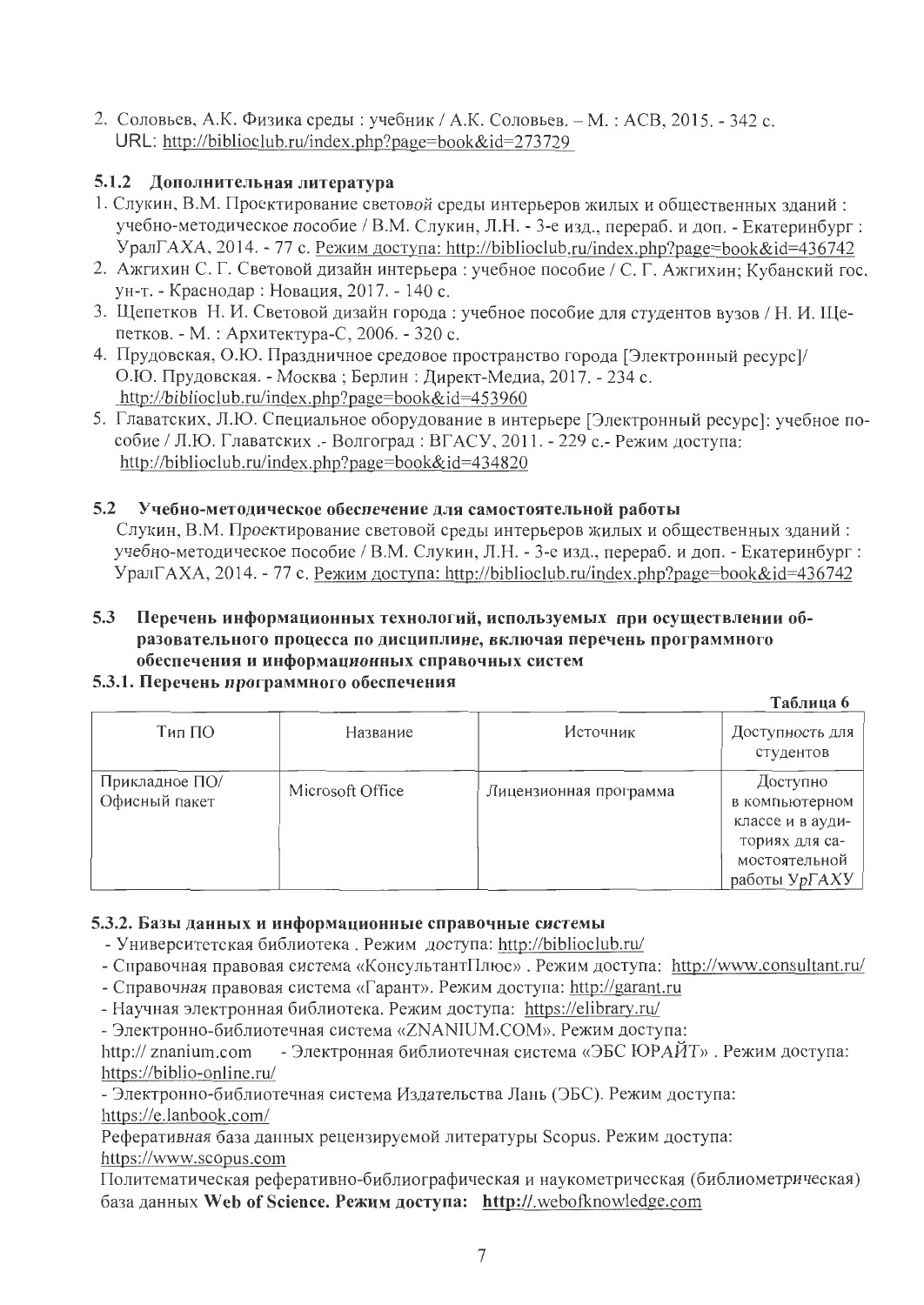# 5.4 Электронные образовательные ресурсы

Электронный учебный курс СВЕТОВОЙ ДИЗАЙН. Режим доступа: https://moodle.usaaa.ru/ Рыбакова Г. С. Архитектура зданий. Ч. І. Гражданские здания. Учебное пособие [Электронный ресурс] / Г. С. Рыбакова. - Самара: Самарский государственный архитектурно-строительный университет, 2011. - 166 с.

# 6 МЕТОДИЧЕСКИЕ УКАЗАНИЯ ДЛЯ ОБУЧАЮЩИХСЯ ПО ОСВОЕ-НИЮ ДИСЦИПЛИНЫ

# Студент обязан:

1) знать:

- график учебного процесса по дисциплине (календарный план аудиторных занятий и планграфик самостоятельной работы);
- порядок формирования итоговой оценки по дисциплине; (преподаватель на первом занятии по дисциплине знакомит студентов с перечисленными организационно-методическими материалами);
- 2) посещать все виды аудиторных занятий (преподаватель контролирует посещение всех видов занятий), вести самостоятельную работу по дисциплине, используя литературу, рекомендованную в рабочей программе дисциплины и преподавателем (преподаватель передает список рекомендуемой литературы студентам);
- 3) готовиться и активно участвовать в аудиторных занятиях, используя рекомендованную литературу и методические материалы;
- 4) своевременно и качественно выполнять все виды аудиторных и самостоятельных работ, предусмотренных графиком учебного процесса по дисциплине (преподаватель ведет непрерывный мониторинг учебной деятельности студентов);
- 5) в случае возникновения задолженностей по текущим работам своевременно до окончания семестра устранить их, выполняя недостающие или исправляя не зачтенные работы, предусмотренные графиком учебного процесса (преподаватель на основе данных мониторинга учебной деятельности своевременно предупреждает студентов о возникших задолженностях и необходимости их устранения).

### $7<sup>7</sup>$ МАТЕРИАЛЬНО-ТЕХНИЧЕСКОЕ ОБЕСПЕЧЕНИЕ ДИСЦИПЛИНЫ

В качестве материально-технического обеспечения дисциплины традиционное оборудование аудиторий (классная доска, аудиторные столы и стулья).

# 8 ФОНД ОЦЕНОЧНЫХ СРЕДСТВ ДЛЯ ПРОВЕДЕНИЯ ПРОМЕЖУТОЧ-НОЙ АТТЕСТАЦИИ

Фонд оценочных средств предназначен для оценки:

- 1) соответствия фактически достигнутых каждым студентом результатов изучения дисциплины результатам, запланированным в формате дескрипторов «знать, уметь, иметь навыки» (п.1.4) и получения интегрированной оценки по дисциплине;
- 2) уровня формирования элементов компетенций, соответствующих этапу изучения дисциплины.

# 8.1. КРИТЕРИИ ОПЕНИВАНИЯ РЕЗУЛЬТАТОВ КОНТРОЛЬНО-ОЦЕНОЧНЫХ МЕРО-ПРИЯТИЙ ТЕКУЩЕЙ И ПРОМЕЖУТОЧНОЙ АТТЕСТАЦИИ ПО ДИСЦИПЛИНЕ

8.1.1 Уровень формирования элементов компетенций, соответствующих этапу изучения дисциплины, оценивается с использованием следующих критериев и шкалы оценок\*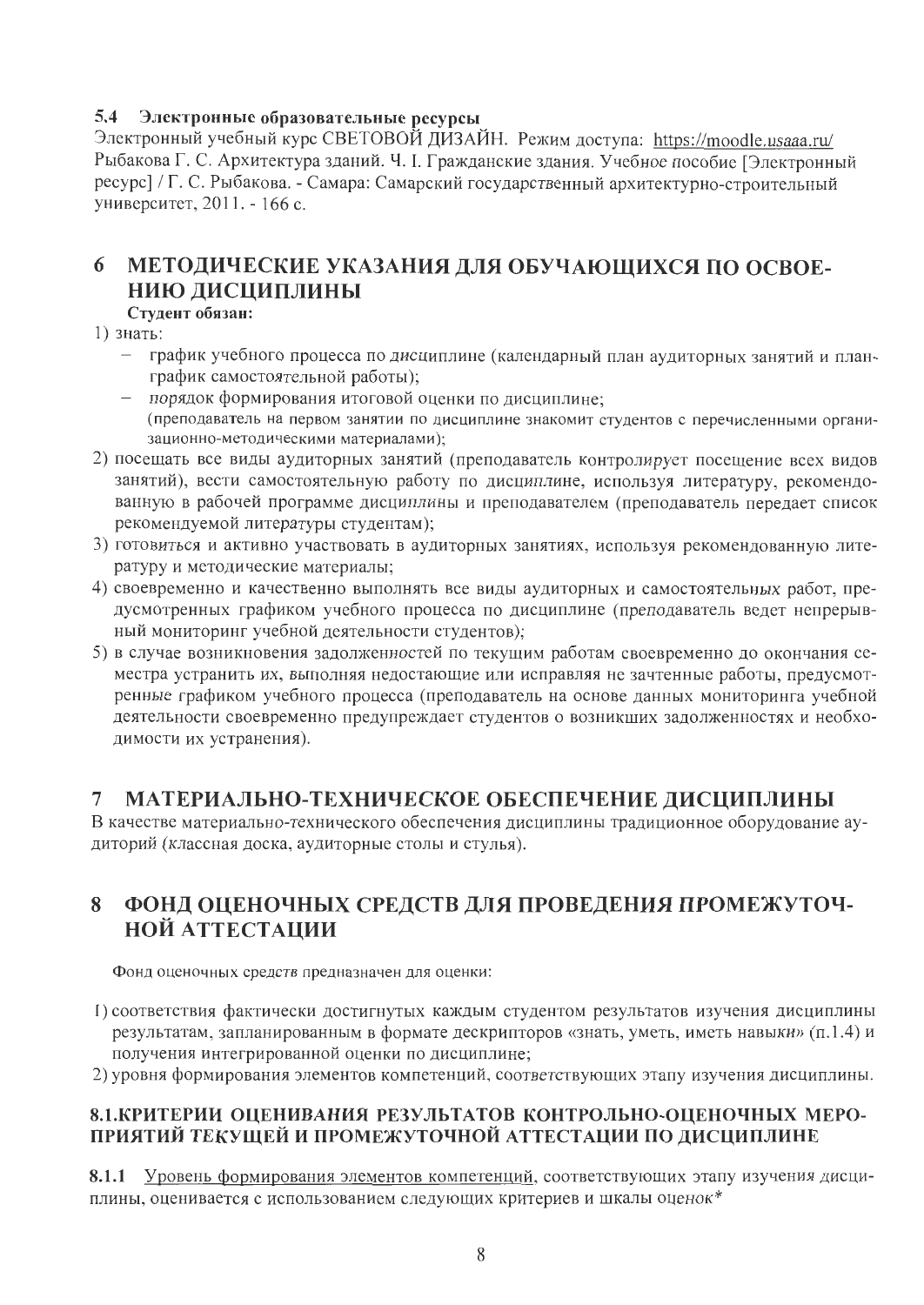| Критерии             | Шкала оценок                              |                     |
|----------------------|-------------------------------------------|---------------------|
| Оценка по дисциплине | Уровень освоения элементов<br>компетенций |                     |
| Отлично              |                                           | Высокий             |
| Хорошо               | Зачтено                                   | Повышенный          |
| Удовлетворительно    |                                           | Пороговый           |
| Неудовлетворительно  | Не зачтено                                | Элементы не освоены |

\*) описание критериев см. Приложение 1.

8.1.2 Промежуточная аттестация по дисциплине представляет собой комплексную оценку, определяемую уровнем выполнения всех запланированных контрольно-оценочных мероприятий (КОМ). Используемый набор КОМ имеет следующую характеристику:  $\mathbb{R}$   $\mathbb{R}$   $\mathbb{R}$   $\mathbb{R}$ 

|                      |                              | 1 аолица              |
|----------------------|------------------------------|-----------------------|
| $N_{2}$<br>$\Pi/\Pi$ | Форма КОМ                    | Состав КОМ            |
|                      | Посещение аудиторных занятий |                       |
|                      | Домашняя работа              | 3 работы по 4 задания |
|                      | Выполнение реферата          | 3 задания             |
| 4                    | Выполнение графических работ | 4 работы по 2 задания |
|                      | Зачет                        | 30 вопросов           |

Характеристика состава заданий КОМ приведена в разделе 8.3.

8.1.3 Оценка знаний, умений и навыков, продемонстрированных студентами при выполнении отдельных контрольно-оценочных мероприятий и оценочных заданий, входящих в их состав, осуществляется с применением следующей шкалы оценок и критериев:

| Уровни оценки дос-<br>тижений студента<br>(оценки) | Критерии<br>для определения уровня достижений<br>Выполненное оценочное задание:               | Шкала оценок                |  |
|----------------------------------------------------|-----------------------------------------------------------------------------------------------|-----------------------------|--|
| Высокий (В)                                        | соответствует требованиям*, замечаний нет                                                     | Отлично (5)                 |  |
| Средний (С)                                        | соответствует требованиям*, имеются замечания,<br>которые не требуют обязательного устранения |                             |  |
| Пороговый (П)                                      | не в полной мере соответствует требованиям*,<br>есть замечания                                |                             |  |
| Недостаточный (Н)                                  | не соответствует требованиям*, имеет сущест-<br>венные ошибки, требующие исправления          |                             |  |
| Нет результата (O)                                 | не выполнено или отсутствует                                                                  | Оценка не выставляет-<br>СЯ |  |

\*) Требования и уровень достижений студентов (соответствие требованиям) по каждому контрольнооценочному мероприятию определяется с учетом критериев, приведенных в Приложении 1.

### 8.2 КРИТЕРИИ ОЦЕНИВАНИЯ РЕЗУЛЬТАТОВ ПРОМЕЖУТОЧНОЙ АТТЕСТАЦИИ ПРИ ИСПОЛЬЗОВАНИИ НЕЗАВИСИМОГО ТЕСТОВОГО КОНТРОЛЯ

При проведении независимого тестового контроля как формы промежуточной аттестации применяется методика оценивания результатов, предлагаемая разработчиками тестов.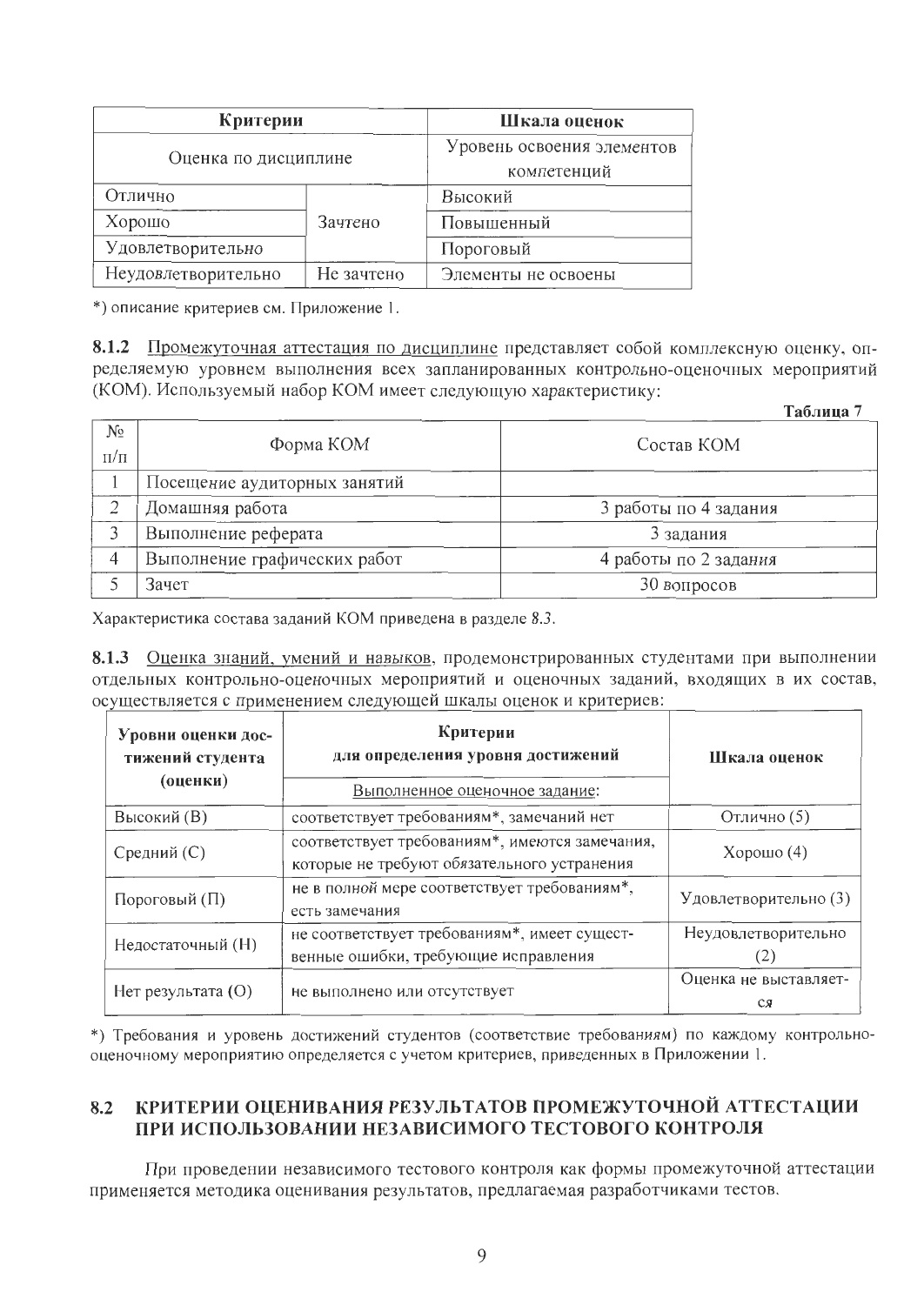# 8.3 ОЦЕНОЧНЫЕ СРЕДСТВА ДЛЯ ПРОВЕДЕНИЯ ТЕКУЩЕЙ И ПРОМЕЖУТОЧНОЙ **АТТЕСТАЦИИ**

# 8.3.1. Перечень заданий для домашних работ:

Синтезировать набор возможных решений поставленных задач, продемонстрировать способность обосновывать свои предложения и творческий подход в реализации проектной идеи:

1. Изучить возможности оптоволоконного освещения пространств, интерьеров различных зданий

2. Составить схему светозонирования городской территории - с учетом иерархии городских пространств.

3. Выполнить эскизы освещения фасадов зданий с приемами «заливающего света» и «контражyр»

4. Выполнить эскиз декоративной подсветки различных по форме и высоте зеленых насаждений с помощью грунтовых светильников.

# 8.3.2. Перечень заданий для выполнения реферата:

1. Подобрать аналоги по искусственному освещению по темам рефератов.

2. Провести анализ световой среды микрорайона города с выявлением его «ткани» и «каркаса» Дендрологического парка

3. Сделать выводы и рекомендации по организации световой среды

# 8.3.3. Перечень заданий для выполнения графической работы:

- ∫ 1. Выполнить свето-цветовое зонирование для помещений общественного здания.  $N_2$  1
	- 1 С. Рассчитать по таблицам количество источников света для жилого помещения
- 3. Составить ориентировочную светопланировочную схему городского квартала.  $N<sub>0</sub>2$ 
	- 4. Составить светопланировочную схему для городской парковой зоны
- ∫5. Иллюстрировать на эскизе основные приемы архитектурной подсветки фасада зданий.  $N<sub>0</sub>3$ 1 6. Спроектировать расположение светильников для освещения фасада здания приемом «заливающего света».
- 57. Выполнить подсветку малых архитектурных форм.  $N<sub>2</sub>4$

J 8. Выполнить подцветку группы зеленых насаждений в зоне благоустройства парка.

# 8.3.4. Перечень примерных вопросов к зачету:

- 1. Перечислить современные энергосберегающие источники света
- 2. Системы искусственного освещения помещений.
- 3. Цветовая температура источников искусственного света
- 4. Индекс цветопередачи
- 5. Формула КПД светильника
- 6. Защитный угол светильников
- 7. Классы светоразделения светильников в пространстве интерьеров.
- 8. Соотношение яркостей в интерьере.
- 9. Недостатки люминесцентных ламп
- 10. Стробоскопические эффекты газоразрядных источников света
- 11. Положительные и отрицательные качества газорязрядных источников света
- 12. Особенности расположения осветительных приборов в пространстве интерьеров.
- 13. Основные компоненты световой среды города
- 14. Основные светотехнические методы для светомоделирования объектов среды
- 15. Основные компьютерные программы для светодизайна городской среды.
- 16. Основные группы зданий по стилеобразованию для учета и особенностей подбора приемов
- их архитектурного освещения.
- 17. Приемы и средства архитектурного освещения объектов.
- 18. Проекционное освещение фасадов зданий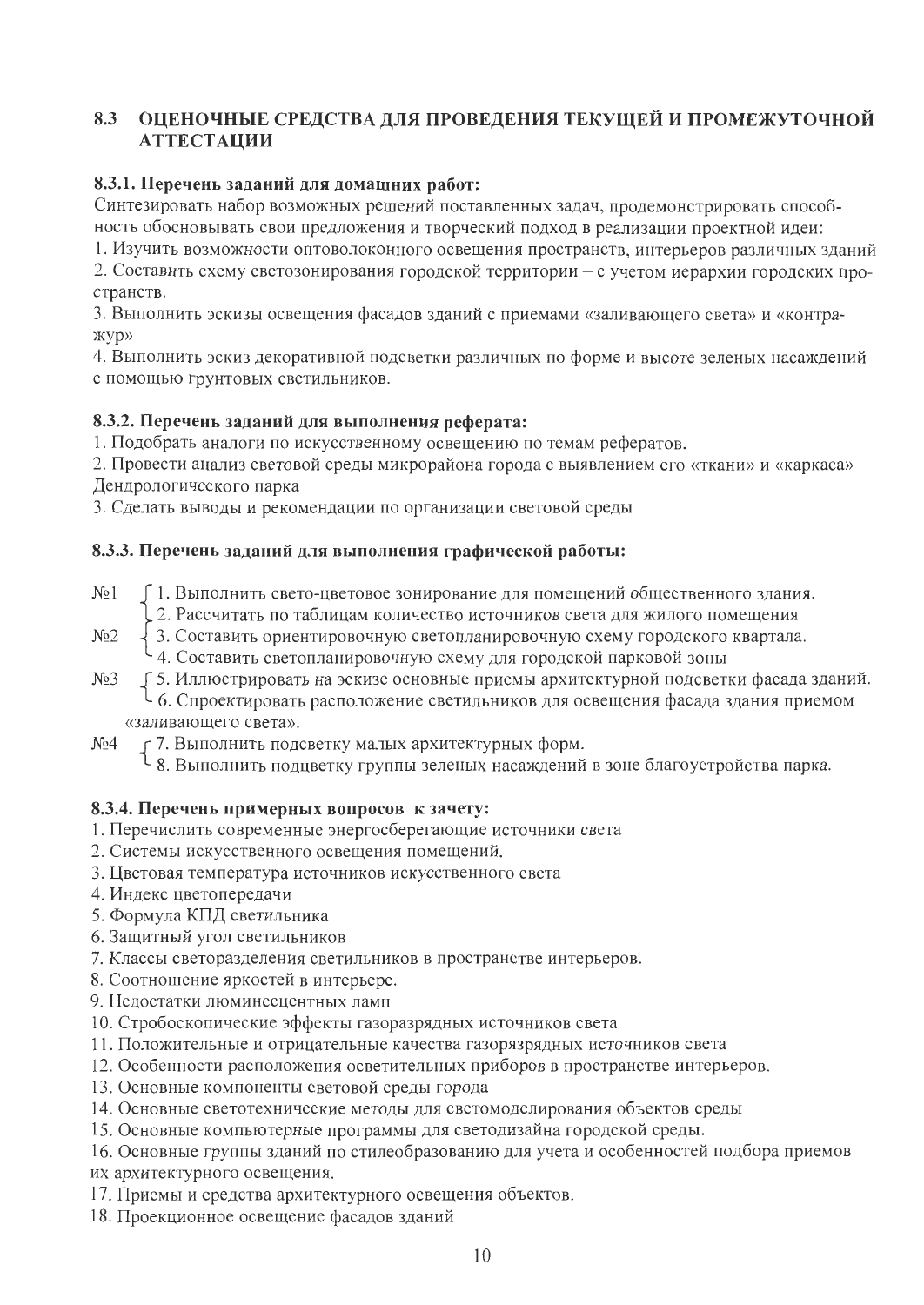- 19. Медиафасады, их основные преимущества
- 20. Основные требования освещения элементов ландшафта
- 21. Рекомендуемые соотношения яркостей фона и объектов ландшафта.
- 22. Группы и типы светильников для ландшафтного освещения.
- 23. Светопланировочные структуры города и его элементов.
- 24. Учет энергоресурсов при создании проектов светового дизайна.

25. Нормирование горизонтальной освещенности наземных транспортных и пешеходных коммуникаций, СНиП, СП

- 26. Техника освещения элементов благоустройства города.
- 27. Особенности восприятия городской среды в темное время суток.
- 28. Уличные светильники и их функциональные особенности.
- 29. Уровни цвето-цветового зонирования городских территорий.
- 30. Особенности освещения фонтанов, фасадов, водопадов и водоемов.

|                                           |                                                                                           | Рабочая программа дисциплины составлена авторами: |                |                        |         |  |  |  |
|-------------------------------------------|-------------------------------------------------------------------------------------------|---------------------------------------------------|----------------|------------------------|---------|--|--|--|
| $N_2$<br>$\Pi/\Pi$                        | Кафедра                                                                                   | Ученая сте-<br>пень, ученое<br>звание             | Долж-<br>ность | ФИО                    | Подпись |  |  |  |
|                                           | Кафедра эко-<br>номики проек-<br>тирования и<br>архитектурно-<br>строительной<br>экологии | Кандидат архи-<br>тектуры, про-<br>$\phi$ eccop   | профес-<br>cop | Л.Н. Смирнов<br>$\sim$ |         |  |  |  |
| Рабочая программа дисциплины согласована: |                                                                                           |                                                   |                |                        |         |  |  |  |
| Заведующая кафедрой ЭП и АСЭ              |                                                                                           |                                                   | С.М.Карпова    |                        |         |  |  |  |
| Директор библиотеки УрГАХУ                |                                                                                           |                                                   | Н.В. Нохрина   |                        |         |  |  |  |
| Декан факультета дизайна                  |                                                                                           |                                                   | И. С. Зубова   |                        |         |  |  |  |